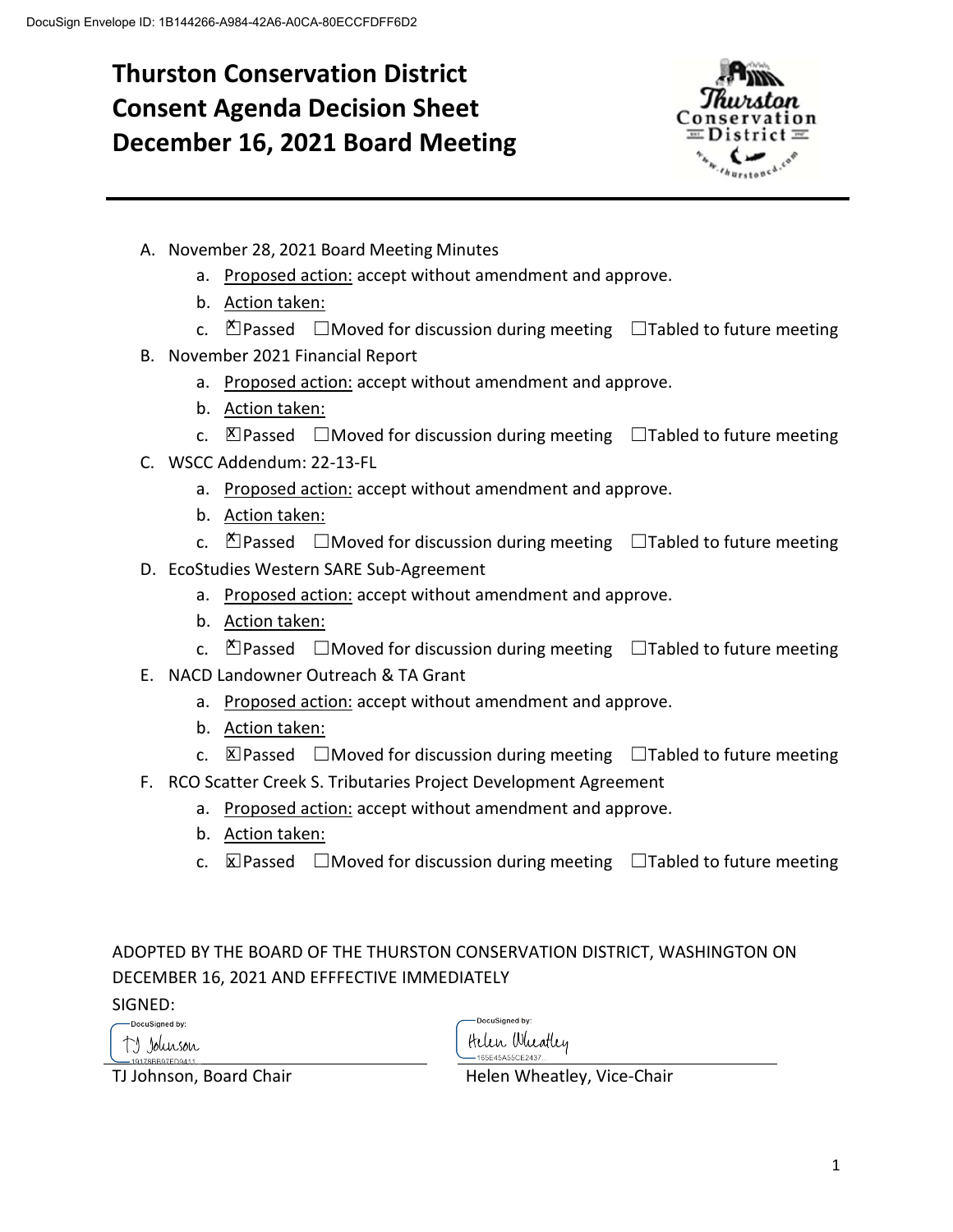DocuSign Envelope ID: 1B144266-A984-42A6-A0CA-80ECCFDFF6D2

Doug Rusliton

Doug Rushton, Board Member David Iyall, Board Auditor

DocuSigned by: David lyall<br>-- 7BEABC2012B540F.

-DocuSigned by: Betsie DeWrede 5E4DA45D2E0F40F

Betsie DeWreede, Board Member

DocuSigned by:

ATTEST:

\_\_\_\_\_\_\_\_\_\_\_\_\_\_\_\_\_\_\_\_\_\_\_\_\_\_\_\_\_\_

Sarah Moorehead, Executive Director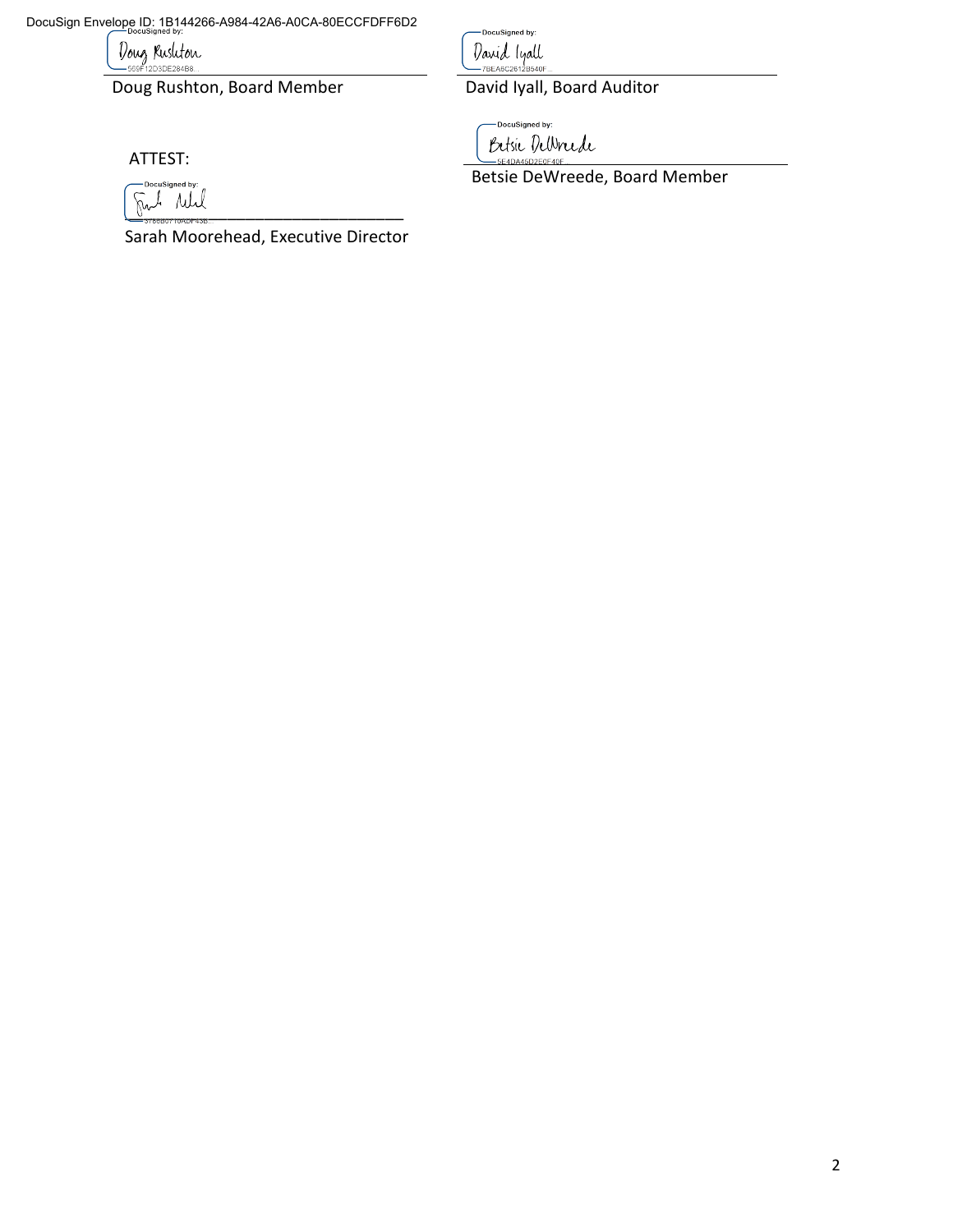## **Thurston Conservation District Board of Supervisors Regular Board Meeting Minutes**

December 16, 2021

Virtual GoToMeeting Meeting Time: 5:30pm – 8:00pm Originally scheduled: 5:30pm – 7:50pm

### **Present at Meeting:**

TJ Johnson, TCD Chair Helen Wheatley, TCD Vice-Chair Betsie DeWreede, TCD Board Supervisor David Iyall, TCD Board Supervisor Doug Rushton, TCD Board Supervisor Ben Cushman, TCD Attorney



Jean Fike, Washington Conservation Commission (WSCC) Sarah Moorehead, TCD Executive Director Leah Kellogg, TCD Staff Chris Stearns, Thurston Public Utilities **District** 

### **Summary of Action Items**

 **ACTIONS ITEM: Supervisor Johnson will meet with Executive Director Moorehead in January 2022 to discuss her job performance.**  *Summary of Motions Passed Supervisor Rushton moved to adopt the revised Agenda. Supervisor DeWreede seconded. Motion passed unanimously, (4-0). Supervisor DeWreede moved to approve the Consent Agenda. Supervisor Wheatley seconded. Motion passed, (3-0). Supervisor Rushton abstained. Supervisor Iyall moved to approve the 2022 Thurston Conservation District Budget. Supervisor DeWreede seconded. Motion passed unanimously, (5-0). Supervisor DeWreede moved to approve the TCD 2022-2024 Collective Bargaining Agreement. Supervisor Iyall seconded. Motion passed unanimously, (5-0). Supervisor Iyall moved to adjourn. Supervisor Wheatley seconded. Motion passed unanimously, (5-0).* 

# **Full Version of the Minutes**

### 14 **Welcome & Introductions**

- 15 At 5:30pm TCD Board Chair TJ Johnson called the December 16, 2021 Regular Board Meeting to
- 16 order via the online forum, *Zoom*. TCD Board and Staff were introduced by the Board Chair. For
- 17 each vote, TCD Chair Johnson called out Supervisors by name. He announced the meeting was
- 18 being video recorded. Supervisor Iyall joined later in the meeting.

### 19 **Agenda Review**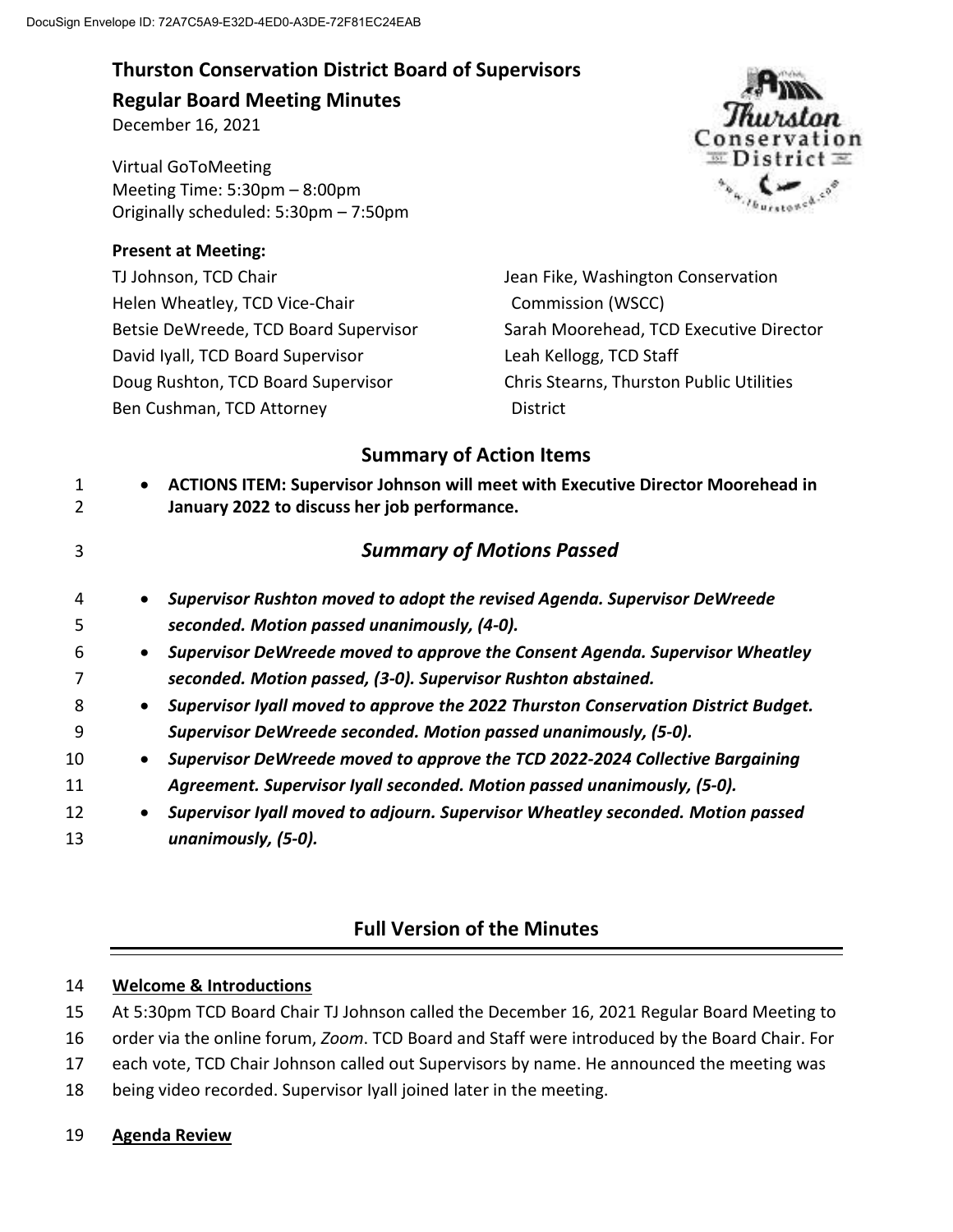20 • No changes were requested.

### 21 *Supervisor Rushton moved to adopt the revised Agenda. Supervisor DeWreede seconded.*

22 *Motion passed unanimously, (4-0).* 

### 23 **Consent Agenda**

- 24 November 18, 2021 Board Meeting Minutes
- 25 November 2021 Financial Report
- 26 WSCC Addendum: 22-13-FL
- 27 **•** EcoStudies Western SARE Sub-Agreement
- 28 NACD Landowner Outreach & TA MOA
- 29 RCO Scatter Creek S. Tributaries Project Development Agreement

### 30 *Supervisor DeWreede moved to approve the Consent Agenda. Supervisor Wheatley seconded.*  31 *Motion passed, (3-0). Supervisor Rushton abstained.*

32 **Public Comment**  33 One member of the public gave comment.

### 34 **Partner Reports**

- 35 A. Natural Resources Conservation Service (NRCS), *Robin Buckingham* 36 Robin Buckingham was not present. A written report was submitted via email. 37 B. Department of Ecology (DOE), *Alena Reynolds* 38 Alena Reynolds was not present and the Board requested a written report. 39 C. Washington State Conservation Commission (WSCC) Update*, Jean Fike* 40 Jean Fike gave an update. 41 Washington Legislation will be in session January 10-March 10. There is a bill 42 proposed to reform Conservation District's elections. Ms. Fike will inform the
- 43 Board of WSCC's position on the bill at a later date. 44 D. Washington Association of Conservation Districts (WACD) Update, *Supervisor Rushton*
- 45 A written update was provided in the Board Packet.
- 46 WACD Legislative week is January 24-28, 2022.

### 47 E. National Association of Conservation Districts (NACD) Update*, Supervisor Rushton*

- 48 A written update was provided in the Board Packet.
- 49 The NACD Annual Conference is February 12-16, 2022 in Orlando, Florida.
- 50 **Supervisor Iyall joined the meeting**
- 51 **2022 Thurston Conservation District Budget,**
- 52 *Supervisor Iyall moved to approve the 2022 Thurston Conservation District Budget.*
- 53 *Supervisor DeWreede seconded. Motion passed unanimously, (5-0).*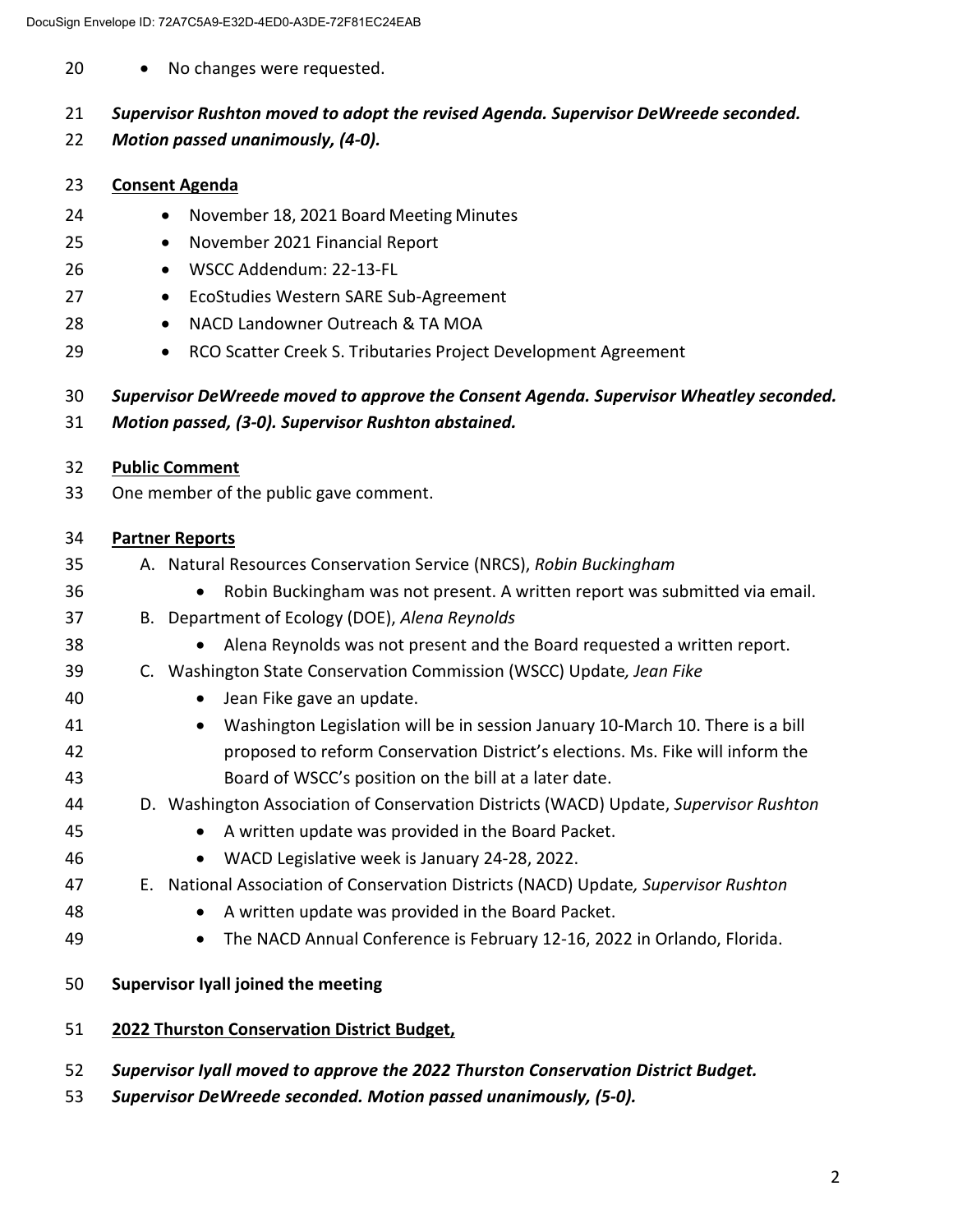| 54 | <b>COVID-19 Update</b>                                                                             |
|----|----------------------------------------------------------------------------------------------------|
| 55 | TCD Staff is following the established Covid-19 protocols and guidelines.                          |
| 56 | Executive Director Moorehead met virtually with other Conservation Districts Managers<br>$\bullet$ |
| 57 | and Executive Directors throughout the State to re-evaluate and discuss Covid-19                   |
| 58 | policies, procedures, and best practices.                                                          |
| 59 | Governance                                                                                         |
| 60 | A. Draft 2022 Thurston Conservation District Annual Work Plan                                      |
| 61 | The draft was presented to the Board.<br>$\bullet$                                                 |
| 62 | Historically, the Annual Work Plan is adopted in January of each year. Officially, it<br>$\bullet$ |
| 63 | needs to be submitted to the WSCC by May of each year.                                             |
| 64 | All TCD workshops are currently being held virtually due to Covid-19. In-person<br>$\bullet$       |
| 65 | outdoor workshops are expected to start in the spring of 2022.                                     |
| 66 | The revised 2022 Annual Work Plan will be reviewed at the January 25, 2022<br>$\bullet$            |
| 67 | Work Session, with an emphasis on the work plan item #27, Improve Accessibility                    |
| 68 | of CD Information.                                                                                 |
| 69 | B. Conservation and Education Center Update                                                        |
| 70 | Executive Director Moorehead and Beckwith Consulting are working to finalize                       |
| 71 | the stakeholder interview approach and questions.                                                  |
| 72 | C. WACD Annual Meeting Debrief                                                                     |
| 73 | D. 2022 Board Meeting Schedule                                                                     |
| 74 | The Work Session and Board Meeting will be held consecutively on the fourth<br>$\bullet$           |
| 75 | Tuesday of each month from 5:30pm to 7:30pm.                                                       |
| 76 | E. January 25, 2022 Work Session Topic List Development                                            |
| 77 | <b>Topic List Review</b><br>$\bullet$                                                              |
| 78 | Staff Presentation: South Sound FarmLink, Nora White                                               |
| 79 | Minutes Review & Revision                                                                          |
| 80 | December 16, 2021 Board Meeting Minutes<br>O                                                       |
| 81 | 2022 Annual Work Plan Review                                                                       |
| 82 | 2022 Legislative Discussion                                                                        |
| 83 | <b>Review of TCD Associate Supervisors</b>                                                         |
| 84 | Covid-19 Health Update                                                                             |
| 85 | <b>Conservation and Education Center Development</b>                                               |
| 86 | <b>Important Updates &amp; Announcements</b>                                                       |
| 87 | <b>Board of Supervisors</b><br>$\circ$                                                             |
| 88 | <b>Executive Director</b><br>$\circ$                                                               |
|    |                                                                                                    |

### **Other Reports**

90 A. Board of Supervisors Report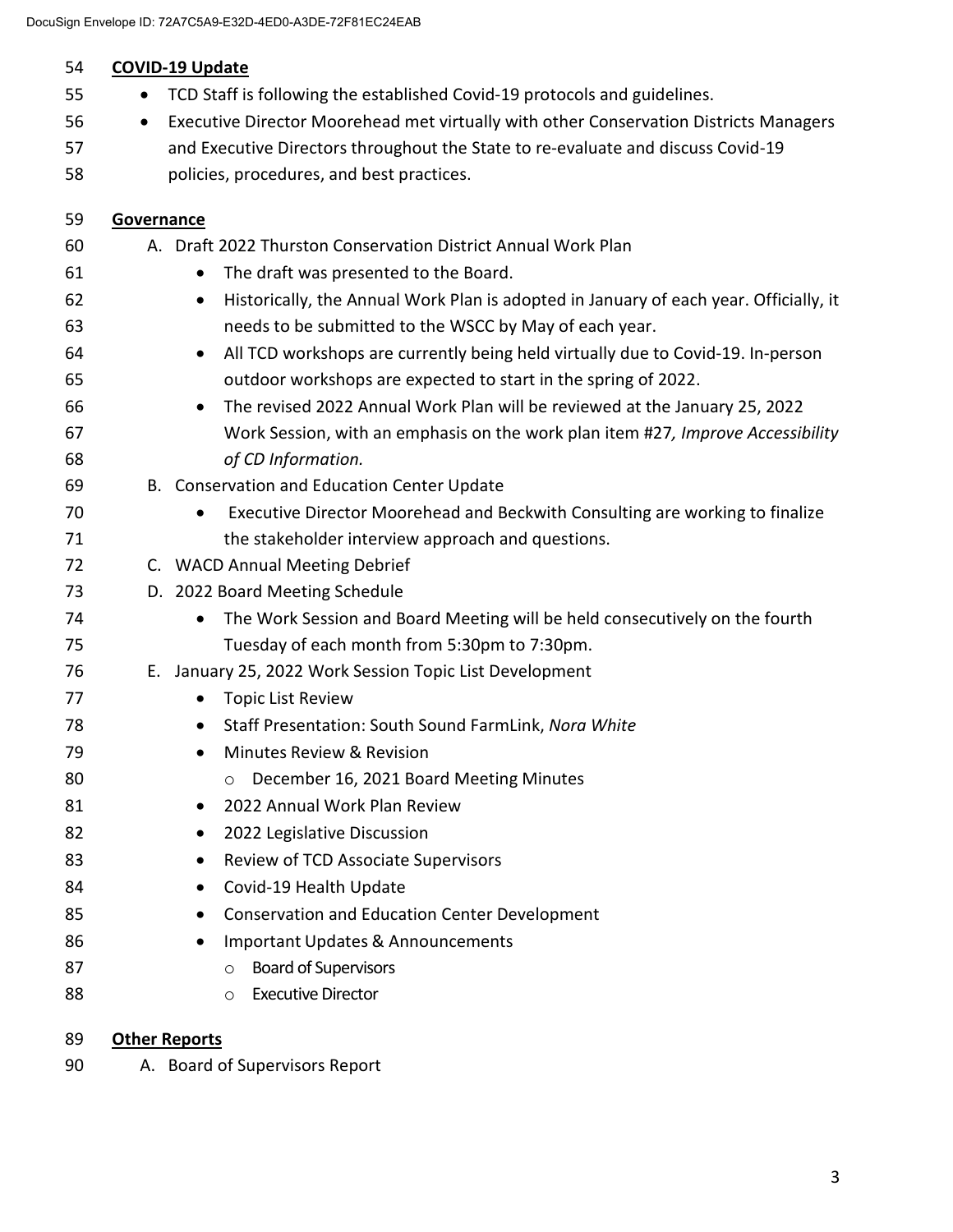- 91 Supervisor Johnson provided an update on the Olympia Farmland Preservation 92 Committee. The December meeting was postponed and moved to Tuesday 93 January 4, 2022.
- The Board discussed the Thurston Regional Planning Council's (TRPC) annual 95 report on local watersheds.
- 96 B. Executive Director Report
	-

**•** The 2022 Washington State Legislative Session opens in January.

### **Closed Session: To Discuss Collective Bargaining Negotiations**

- 99 In attendance: TCD Board Members, Executive Director Moorehead, and TCD Legal Counsel Ben
- 100 Cushman
- *RCW 42.30.140(4)(a) Collective bargaining sessions with employee organizations, including*
- *contract negotiations, grievance meetings, and discussions relating to the interpretation or*
- *application of a labor agreement; or (b) that portion of a meeting during which the governing*
- *body is planning or adopting the strategy or position to be taken by the governing body during*
- *the course of any collective bargaining, professional negotiations, or grievance or mediation*
- *proceedings, or reviewing the proposals made in the negotiations or proceedings while in*
- *progress.*
- 108 Closed Session opened at 6:47pm to last no more than 15 minutes; it concluded at 7:03pm.

### **Closed Session Report Out**

110 No action was taken.

### *Supervisor DeWreede moved to approve the TCD 2022-2024 Collective Bargaining Agreement.*

*Supervisor Iyall seconded. Motion passed unanimously, (5-0).* 

### **Executive Session: To Discuss Performance of the Executive Director**

- 114 In attendance: TCD Board Members and Executive Director Moorehead. Executive Director
- 115 Moorehead will attend half the session. She exited the Executive Session at 7:29pm
- *RCW 42.30.110 (g) To evaluate the qualifications of an applicant for public employment or to*
- *review the performance of a public employee.*
- 118 Closed Session opened at 7:05pm to last no more than 45 minutes; it concluded at 7:47pm
- **Executive Session Report Out**
- 120 No action was taken.

### **ACTIONS ITEM: Supervisor Johnson will meet with Executive Director Moorehead in January 2022 to discuss her job performance.**

- *Supervisor Iyall moved to adjourn. Supervisor Wheatley seconded. Motion passed*
- *unanimously, (5-0).*